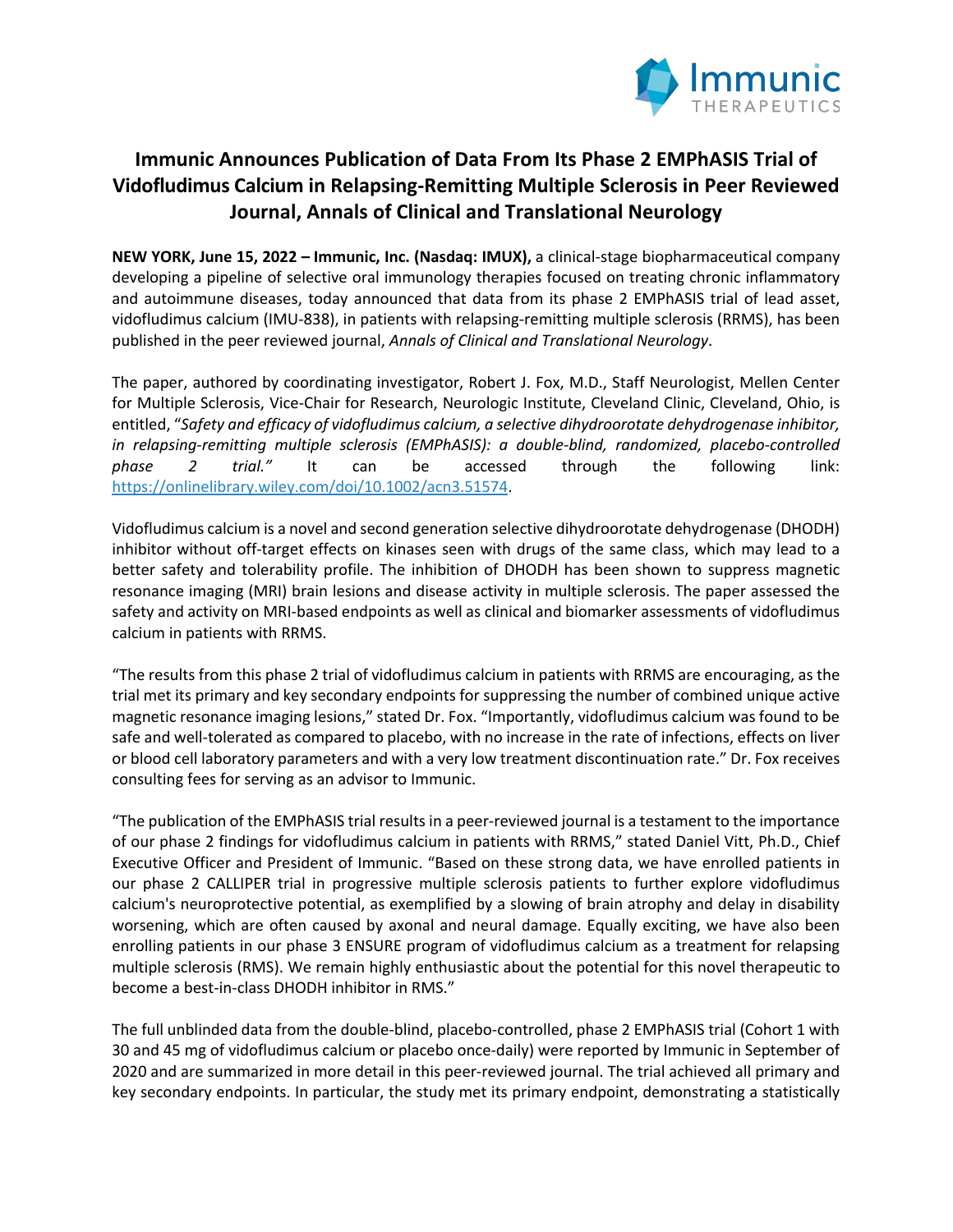

significant reduction in the cumulative number of combined unique active (CUA) MRI lesions up to week 24 in patients receiving 45 mg of vidofludimus calcium once-daily, by 62% (p=0.0002), as compared to placebo. The study also met its key secondary endpoint, showing a statistically significant reduction in the cumulative number of CUA MRI lesions for the 30 mg once-daily dose, by 70% (p<0.0001), as compared to placebo. The data set also confirms that vidofludimus calcium was very well tolerated, in general, and that its safety profile was similar to the placebo group.

Earlier in 2022, Immunic released data from a second, lower dose cohort of the EMPhASIS trial in RRMS (Cohort 2: 10 mg of vidofludimus calcium or placebo once-daily) which Immunic intends to summarize in a future publication. In the final Cohort 2 data set, the anti-inflammatory effects of vidofludimus calcium at the 10 mg dose were observed to be lower (13% reduction of gadolinium-enhancing magnetic resonance imaging lesions up to 24 weeks, as compared to placebo) than those found with the 30 mg vidofludimus calcium dose in the pooled Cohort 1 and 2 data (78% reduction), providing further support for the selection of 30 mg dosing in the ongoing ENSURE trials in RMS.

## **About Vidofludimus Calcium (IMU-838)**

Vidofludimus calcium is an investigational drug in development as an orally available, next-generation selective immune modulator that is designed to inhibit the intracellular metabolism of activated immune cells by blocking the enzyme dihydroorotate dehydrogenase (DHODH). Vidofludimus calcium has been observed to act on activated T and B cells while leaving other immune cells largely unaffected and allows the immune system to stay functioning, e.g., in fighting infections. In previous trials, vidofludimus calcium did not show an increased rate of infections compared to placebo. In addition, DHODH inhibitors, such as vidofludimus calcium, are known to possess a host-based antiviral effect, which is independent with respect to specific virus proteins and their structure. Therefore, DHODH inhibition may be broadly applicable against multiple viruses. To date, vidofludimus calcium has been tested in more than 1,100 individuals and has shown an attractive pharmacokinetic, safety and tolerability profile. Vidofludimus calcium is not yet licensed or approved in any country.

### **About Immunic, Inc.**

Immunic, Inc. (Nasdaq: IMUX) is a clinical-stage biopharmaceutical company with a pipeline of selective oral immunology therapies focused on treating chronic inflammatory and autoimmune diseases. The company is developing three small molecule products: its lead development program, vidofludimus calcium (IMU-838), a selective immune modulator that inhibits the intracellular metabolism of activated immune cells by blocking the enzyme DHODH and exhibits a host-based antiviral effect, is currently being developed as a treatment option for multiple sclerosis, and primary sclerosing cholangitis. IMU-935, a selective inverse agonist of the transcription factor RORγ/RORγt, is targeted for development in psoriasis, castration-resistant prostate cancer and Guillain-Barré syndrome. IMU-856, which targets the restoration of the intestinal barrier function, is targeted for development in diseases involving bowel barrier dysfunction. For further information, please visit: www.imux.com.

### **Cautionary Statement Regarding Forward-Looking Statements**

This press release contains "forward-looking statements" that involve substantial risks and uncertainties for purposes of the safe harbor provided by the Private Securities Litigation Reform Act of 1995. All statements, other than statements of historical facts, included in this press release regarding strategy,